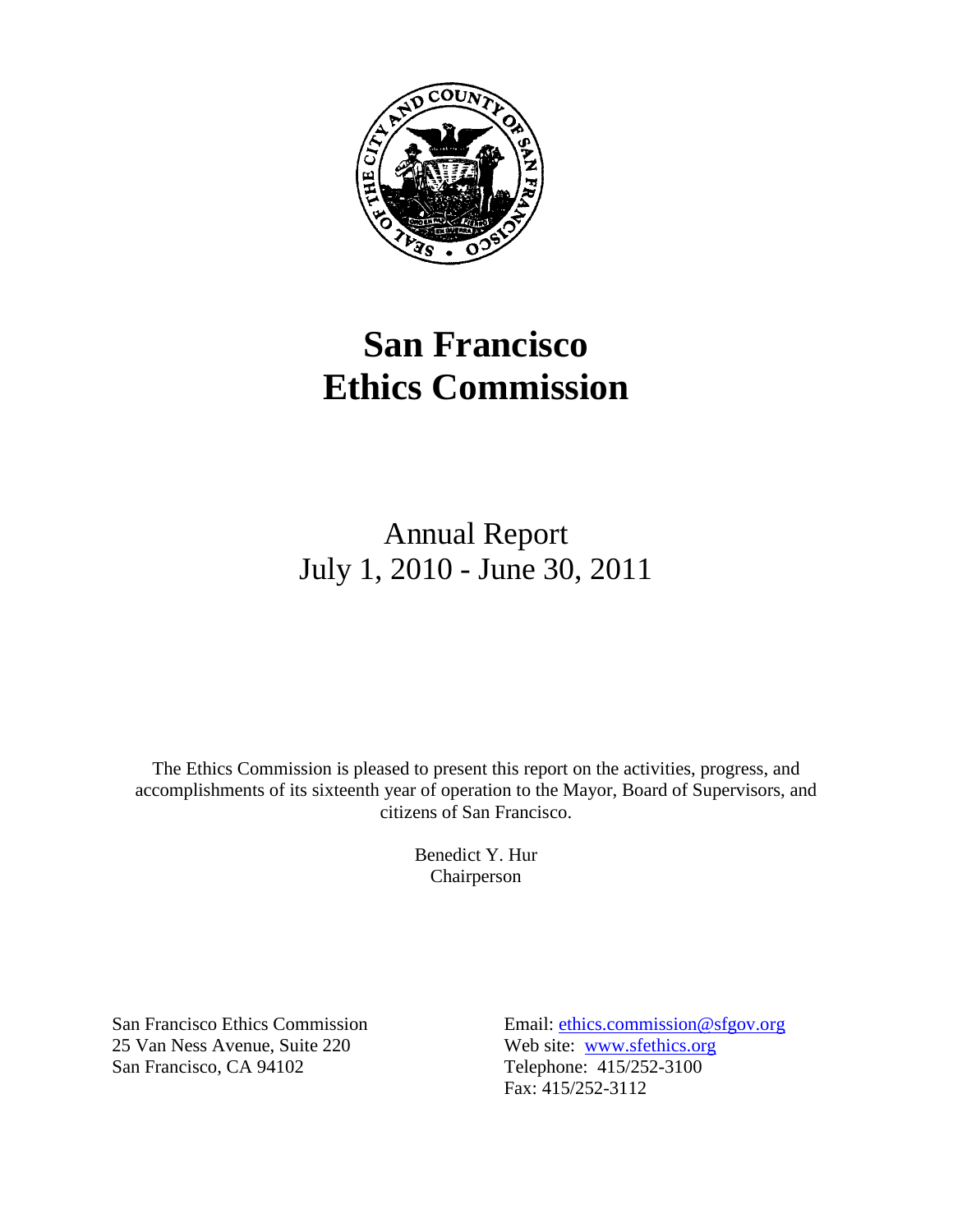## **SAN FRANCISCO ETHICS COMMISSION ANNUAL REPORT FY 2010-2011**

The Ethics Commission serves the citizens of San Francisco, City employees, elected and appointed officials, and candidates for public office by enforcing the City's governmental ethics laws, providing education about their provisions, and serving as a repository for information.

The Commission acts as filing officer for campaign finance disclosure statements; audits statements for compliance with state and local laws; administers City laws regulating lobbyists and campaign consultants; investigates complaints alleging ethics law violations; serves as the filing officer for financial disclosure statements required from City officials; raises public awareness of ethics laws; researches and proposes ethics-related legislative changes; and provides ethics advice to candidates, office-holders, public officials, City and County employees and the general public.

The Commission is pledged to a high standard of excellence in government accountability, and to that end has worked not only to implement the law, but also to amend existing law or create new law that will further the principle of the voters' right to know and to ensure integrity in government decision-making and in the campaigns of those who wish to govern.

#### **HIGHLIGHTS OF THE SIXTEENTH YEAR**

The Commission delivered a diverse array of work products and services to the citizens of San Francisco, managing to meet its mandates during a year of budget cutbacks and other resource limitations:

- Enforced reporting requirements for political committees, campaign consultants, lobbyists, and City officials;
- Conducted compliance audits of candidate and ballot measure committees;
- Continued the constant review of the Campaign Finance Reform Ordinance, making recommendations to the Board of Supervisors on changes to strengthen, clarify, and update campaign finance law. Drafted and adopted regulations to implement such changes;
- Created a ballot proposal to update and streamline the Campaign Consultant Ordinance;
- Conducted on-going sessions of its educational program on conflicts of interest, incompatible activities, candidate and treasurer information, campaign finance, public finance, on-line filing, lobbying, and other issues under its jurisdiction;
- Provided informal written or oral advice and responded to requests for informal and formal written advice letters;
- Added improvements to the new web site at [www.sfethics.org](http://www.sfethics.org/) and continued to extend the nature and number of documents available on-line;
- Facilitated interested persons meetings for the general public to provide input on issues under consideration by the Commission;
- Conducted hearings on requests for waivers from conflict of interest laws;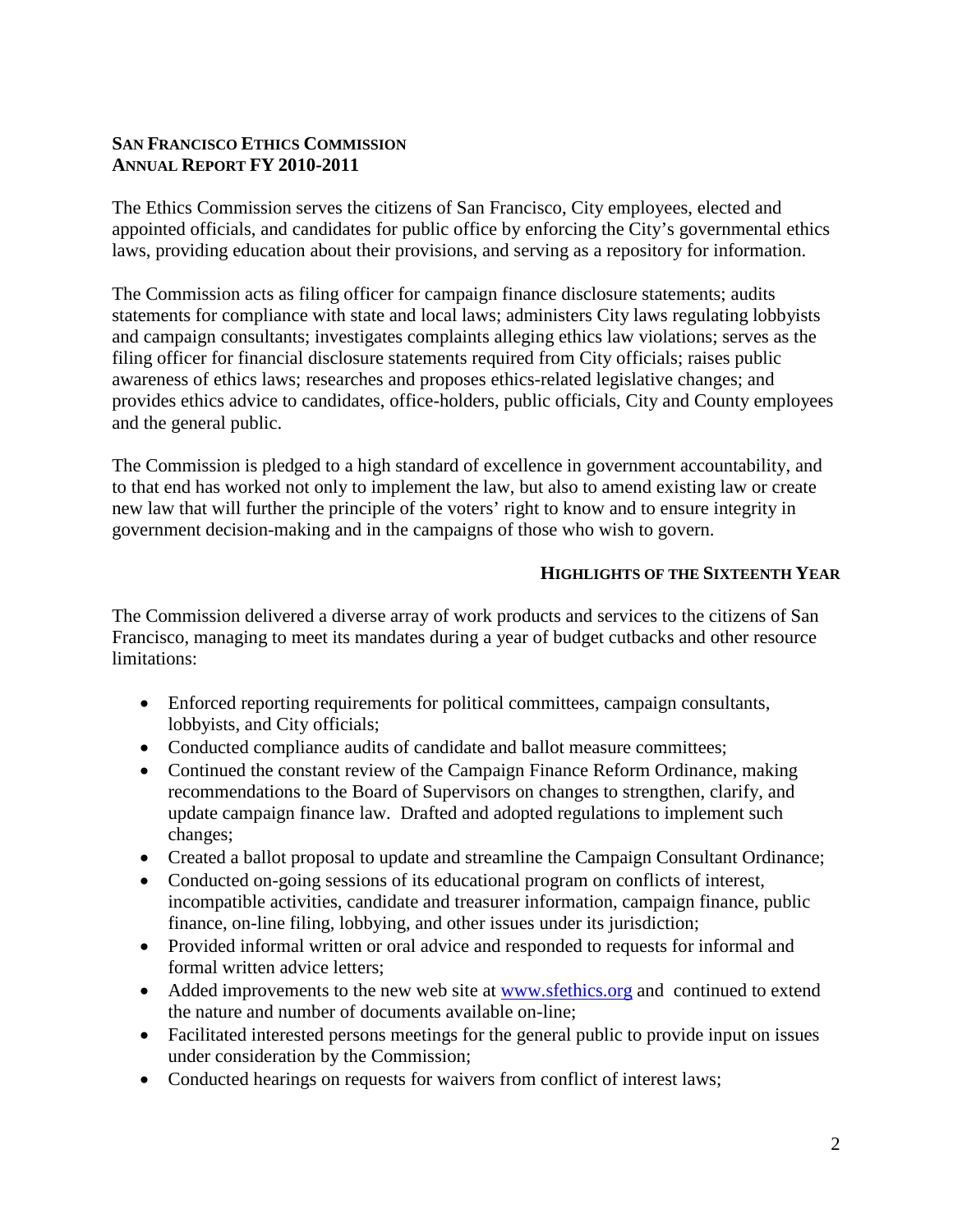- Considered and adopted or provided comment on legislative changes recommended by the Board of Supervisors;
- Responded to hundreds of citizen inquiries; and
- Conducted an in-depth policy analysis and followed through with a number of policy updates and changes. Set the following policy priorities for the Commission and staff:
	- 1. Mayoral Public Financing Program
	- 2. Campaign Consultant Ordinance
	- 3. Staff Building
	- 4. Education and Outreach

### **MANDATES AND ACCOMPLISHMENTS OF THE COMMISSION**

The Commission is managing to meet its mandates with 17 staff members, down from the 18 staff members who were present three years ago. Incremental budget decreases have led to a loss of staffing. The Commission manages to meet solidly its obligations but is limited in the number and scope of new initiatives and improvements that it can make due to budget shortfalls that currently affect all of City government. While accomplishments are not as sweeping as in prior years, the Commission managed to conduct its business and produce some new efficiencies and improvements.

On June 30, 2011, the Civil Grand Jury issued a report entitled "San Francisco's Ethics Commission: The Sleeping Watch Dog," which is available at [http://www.sfsuperiorcourt.org/Modules/ShowDocument.aspx?documentid=2860.](http://www.sfsuperiorcourt.org/Modules/ShowDocument.aspx?documentid=2860) On August 12, 2011, the Commission issued its response, which is available at [http://www.sfethics.org/ethics/2011/09/ethics-commission-response-to-the-2010-2011-civil](http://www.sfethics.org/ethics/2011/09/ethics-commission-response-to-the-2010-2011-civil-grand-jury-report.html)[grand-jury-report.html.](http://www.sfethics.org/ethics/2011/09/ethics-commission-response-to-the-2010-2011-civil-grand-jury-report.html)

# Campaign Finance Regulation and Reporting

The Commission enforces the City's Campaign Finance Reform Ordinance (CFRO), San Francisco Campaign and Governmental Conduct Code section 1.100 et seq., which sets voluntary ceilings on campaign expenditures by candidates and imposes mandatory limits on contributions to candidates.

The Commission regularly reviews the operation of the CFRO, enacts enabling regulations, and proposes substantive and operational changes. It also advises on amendments proposed by the Board of Supervisors.

This year, staff has continued its review of the CFRO, and conducted two interested persons meetings about possible amendments to consolidate several of the reporting requirements mandated under the Ordinance. These draft amendments will likely come before the Commission for review and discussion in October 2011. Recently, at its July 2011 meeting, the Commission approved amendments relating to the City's partial public financing program to place a cap on the amount of public funds that may be disbursed to each certified candidate. This legislation is pending before the Board of Supervisors.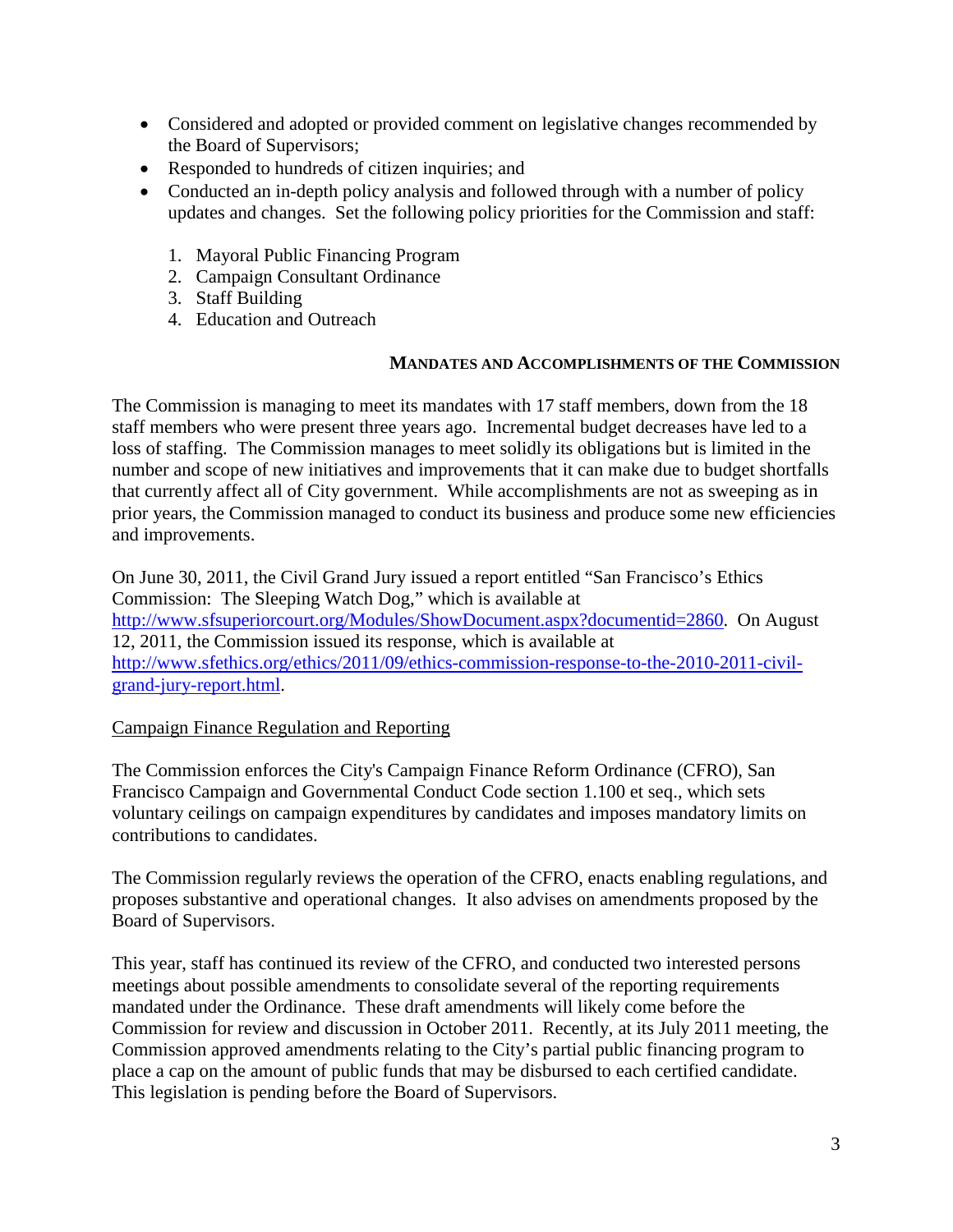Earlier in the year, at its October 2010 meeting, the Commission approved changes to section 1.126 of the CFRO. These amendments, if enacted, would allow campaign contributions to be made by individuals affiliated with non-profit organizations that contract with local agencies; allow such contributions to come from parties that contract with state agencies whose board members are appointed by local elected officials; refine the scope of the contractor contribution ban so that it applies only to contracts or a series of contracts worth \$100,000 or more; and amend related filing and disclosure requirements. At this point, the Board of Supervisors is not expected to consider these improvements and, therefore, they will not be enacted in the foreseeable future.

Under the Charter, the Commission serves as filing officer for five categories of local candidates and committees:

- 1. Candidates seeking election to local office and their controlled committees,
- 2. Committees formed or existing primarily to support or oppose candidates seeking election to local office,
- 3. Committees formed or existing primarily to support or oppose qualification or passage of a ballot measure being voted on only in San Francisco,
- 4. County general-purpose committees active only in San Francisco, and
- 5. Candidates and candidate committees for county central committee office.

As filing officer, the Commission promotes compliance by candidates and committees and maintains records of reports filed. It audits campaign statements and imposes late fines and/or penalties for failure to adhere to filing deadlines and reporting requirements.

Regular semi-annual filings for active committees occurred on August 2, 2010 and January 31, 2011. Quarterly filing deadlines occurred on October 5 and 21, 2010 for committees primarily formed to support or oppose a ballot measure(s) not yet voted upon. The Commission reminded committees of the deadlines, sent out notices to delinquent filers, and posted reports on its web site, www.sfethics.org.

Staff continued to send out advance notices through mail, email and phone calls in order to reduce the number of late filings.

Campaign Finance – (See discussions above.) The Commission will consider staff recommendations to amend the CFRO at its October 2011 meeting.

Conflicts of Interest – The Commission continued to provide trainings on Statements of Incompatible Activities. Also, during the year, the Commission approved:

• An amendment to section 3.216(b)-5 of the Government Ethics Ordinance ("GEO"), San Francisco Campaign and Governmental Conduct Code section 3.200 et seq., to clarify that all gift cards and gift certificates are to be treated as cash under this section of the ordinance that addresses gifts from restricted sources.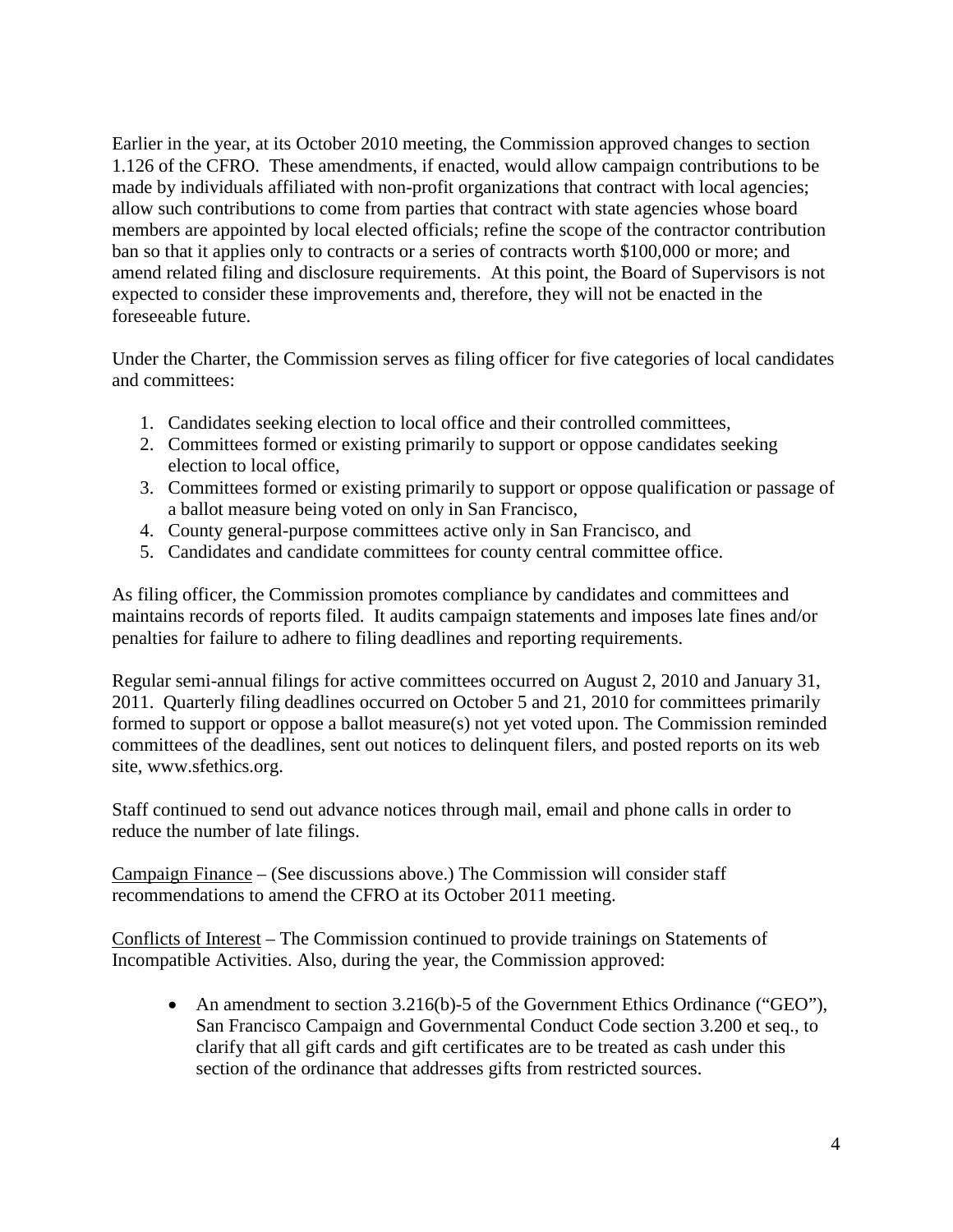- An amendment to section 3.234(b)(2) of the GEO to permit an appointed Mayor who does not seek candidacy for that office to obtain full-time City employment within one year of leaving office. The amendment restricts the former Mayor to obtaining a position that, in the first year, pays no more than the salary that he or she received immediately prior to appointment as Mayor.
- A request for a waiver from the one-year post-employment ban on compensation from contractors under GEO section 3.234(a)(3) by Doug Shoemaker, head of the Mayor's Office of Housing, so that he could assume a position as President of Mercy Housing California.
- Requests for waivers from the one-year post-employment communications ban and the ban on compensation from contractors under sections  $3.234(a)(2)$  and  $3.234(a)(3)$ of the GEO, respectively, by Office of Economic and Workforce Development employee Kyri S. McClellan so that she could assume the executive director position on the San Francisco America's Cup Organizing Committee.

# Public Financing

For the November 2, 2010 election 22 candidates for the Board of Supervisors qualified to receive public funding totaling \$1,477,713, an average of \$67,169 per eligible candidate. While some of these funds were disbursed in FY 09-10, most of the disbursements, a total of \$1,081,472, occurred during FY 10-11. The per candidate available disbursement limit (PCADL) for the November 2010 election was \$293,288 and the highest amount of public funds distributed to any candidate was \$140,572. Candidate spending in the election totaled \$3,581,175 and third party spending totaled \$1,305,460. The highest level to which the Ethics Commission raised a candidate's Individual Expenditure Ceiling was \$493,000.

Beginning in February 2011, the Commission began the administration of the public financing program for candidates for Mayor in the November 2011 election. For the FY 10-11, the Commission disbursed a total of \$2,686,699 in public funds to eight eligible mayoral candidates.

The Commission conducted several trainings and provided other outreach on the supervisorial and mayoral programs.

#### Audit Program

The Commission serves as the filing officer of campaign statements that are filed by San Francisco candidates and other committees that support or oppose local ballot measures or candidates. The Commission conducts audits of committees that are selected under a random selection process and mandatory audits of publicly funded candidates.

# Statement of Economic Interests (SEI), Sunshine Ordinance Declaration, and Certificate of Ethics Training

Elected officials, department heads, and members of decision-making boards and commissions file the SEI, Sunshine Ordinance Declaration, and Certificate of Ethics Training with the Ethics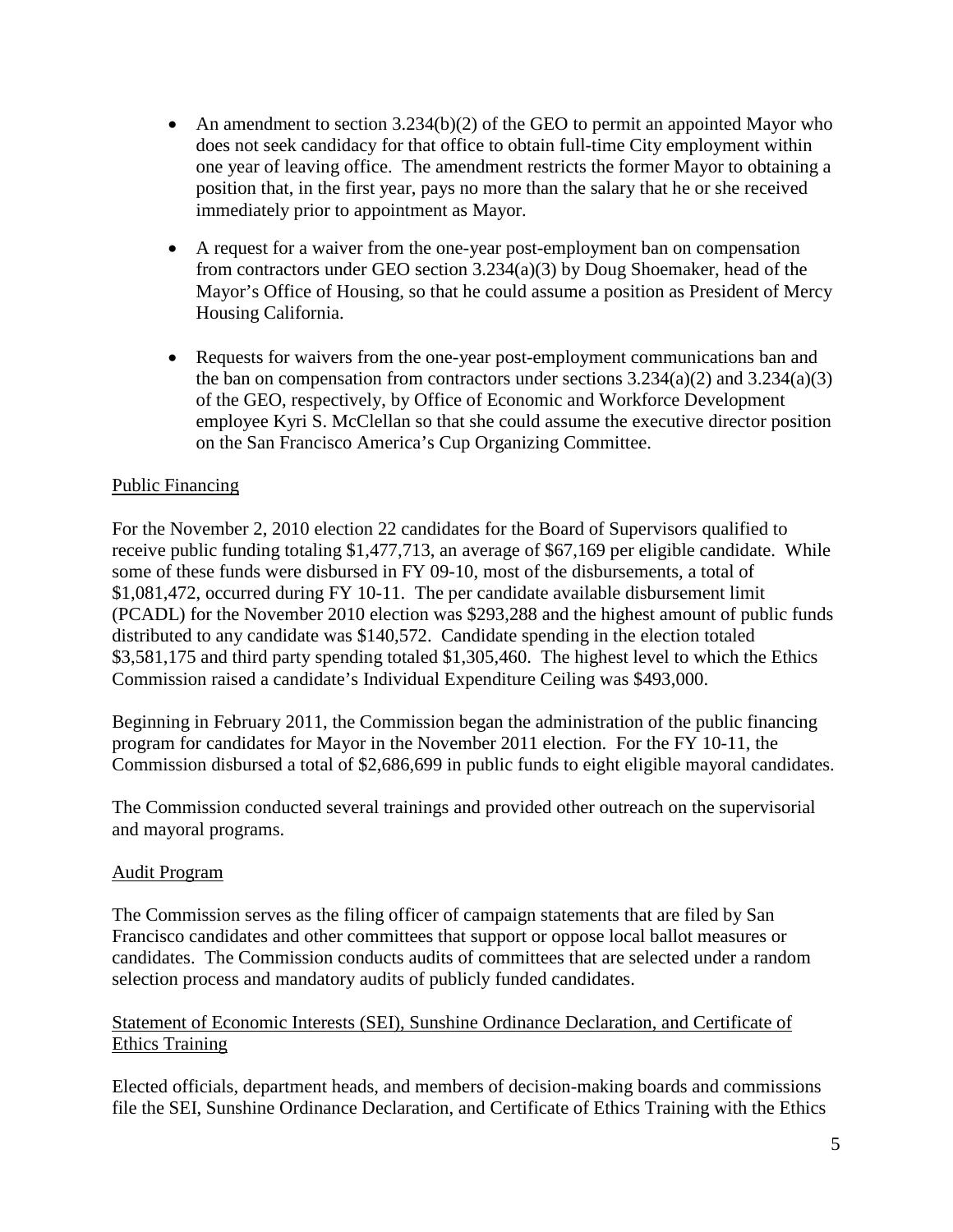Commission to provide financial interest information and to verify that they have completed governmental ethics training. Some original SEIs filed by elected officials are forwarded to the Fair Political Practices Commission, the state agency that regulates SEIs.

On the SEIs, filers list financial interests such as stocks, investment property, gifts, and income. SEIs are public documents that provide financial interest information to ensure that public officials are not making governmental decisions that inure to their own benefit.

Both the Sunshine Ordinance Declaration and Certificate of Ethics Training verify that the filer has read the Sunshine Ordinance and watched the governmental ethics training video "Rules of Conduct for Public Officials." This training, found on the City Attorney's website, provides information on governmental ethics laws, public disclosure rules, and public meeting requirements. Customarily the Ethics Commission coordinates with the City Attorney's office to present a revised training every two years. The "Rules of Conduct for Public Officials" training was last hosted on March 2, 2009, and the next training will be provided sometime in spring of 2012. In the mean time, filers may meet the requirements found on both forms by watching the most recent version available on the City Attorney's web site or linked from the Commission's web site.

The 693 SEIs, 414 Sunshine Ordinance Declarations, and 299 Certificates of Ethics Training filed with the Ethics Commission this year are available on the Commission's website. As of June 30, 21 members of boards and commissions did not file their annual SEIs. (This number was reduced to three as of August 26, 2011.)

# Lobbyist Registration and Reporting

Lobbyists are required by ordinance to register with the City and file monthly reports of any activity intended to influence local legislative or administrative action. The Commission reviews lobbyist statements to ensure completeness and accuracy.

During its previous extensive review of the Lobbyist Ordinance, the Commission determined that it would move to an electronic filing format, which took effect on January 1, 2010. This change has allowed for more timely filings and greater public access to each lobbyist's disclosures. The electronic database allows the public to conduct customized searches for information rather than laborious manual searches through paper filings. Staff has worked with the filing system provider to streamline the electronic filing system and continues to listen to feedback by the public and registered lobbyists to ensure both users and the public are able to access the system with greater ease.

# Campaign Consultant Registration and Reporting

The Campaign Consultant Ordinance, passed in 1997, requires any individual or entity that earns \$1,000 or more in a calendar year in exchange for providing campaign consultant services to register with the Ethics Commission and file quarterly disclosure statements. The Campaign Consultant Ordinance is the result of a voter referendum and therefore is not subject to changes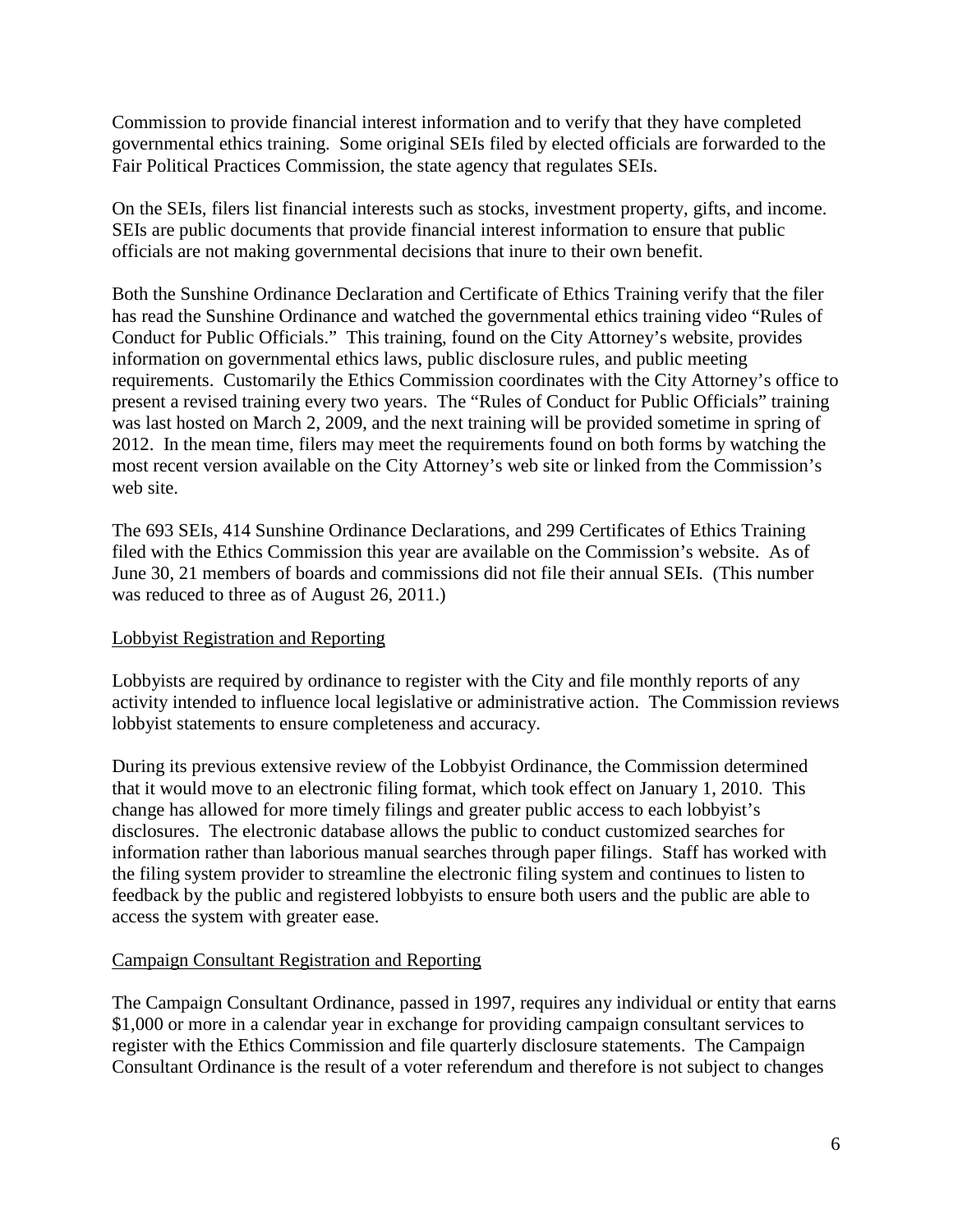without additional voter approval. A ballot measure with proposed amendments to the Ordinance will be on the November 2011 ballot.

Campaign consultants are required to report names of clients, services provided for those clients, payments promised or received, political contributions, gifts made to local officials, and other information. Staff prepares a summary of the quarterly statements and posts the summary on the Commission's website. For the 2010-2011 fiscal year, there was an average of 33 consultants registered with the Commission and over \$4.2 million in payments reported as promised or received.

In early August 2011, staff conducted an audit of all 2011 campaign statements filed with the Ethics Commission. Staff continues to ensure that all consultants required to be registered with the Commission file their registration forms and pay their registration fees.

### Investigations and Enforcement

The Ethics Commission has the authority to investigate complaints that allege violations of certain state and local laws that relate to campaign finance, conflicts of interests, lobbyists, campaign consultants, and governmental ethics. In addition, the Whistleblower Ordinance directs the Commission to investigate charges of retaliation directed against complainants. During the 2010-2011 fiscal year, staff resolved 20 cases. This number does not include the myriad of other cases that come before staff but that were determined not to be within the jurisdiction of the Commission. The Commission entered into six settlement agreements during the year.

# Enforcement Regulations

Staff is currently reviewing and preparing updates of its enforcement regulations regarding complaints alleging willful violations of the Sunshine Ordinance. The Sunshine Ordinance Task Force delivered its recommendations on these proposed regulations on August 1, 2011. The Commission will likely consider these amendments in the near future.

#### Education and Outreach

The Commission's commitment to educate the public about San Francisco's ethics laws and to support campaign reform and government accountability efforts is consistent with City and state policy.

In addition to in-person and web trainings, the Commission provides information to elected officials, members of boards and commissions, City departments, candidates, treasurers, lobbyists, campaign consultants, and members of the public about ethics-related laws and requirements on a day-to-day basis.

Compared to last year, staff conducted an additional 43 workshops. Of the total 68 trainings provided this year, 58 were in-person trainings or meetings. Ten trainings are videos available on the Commission's website.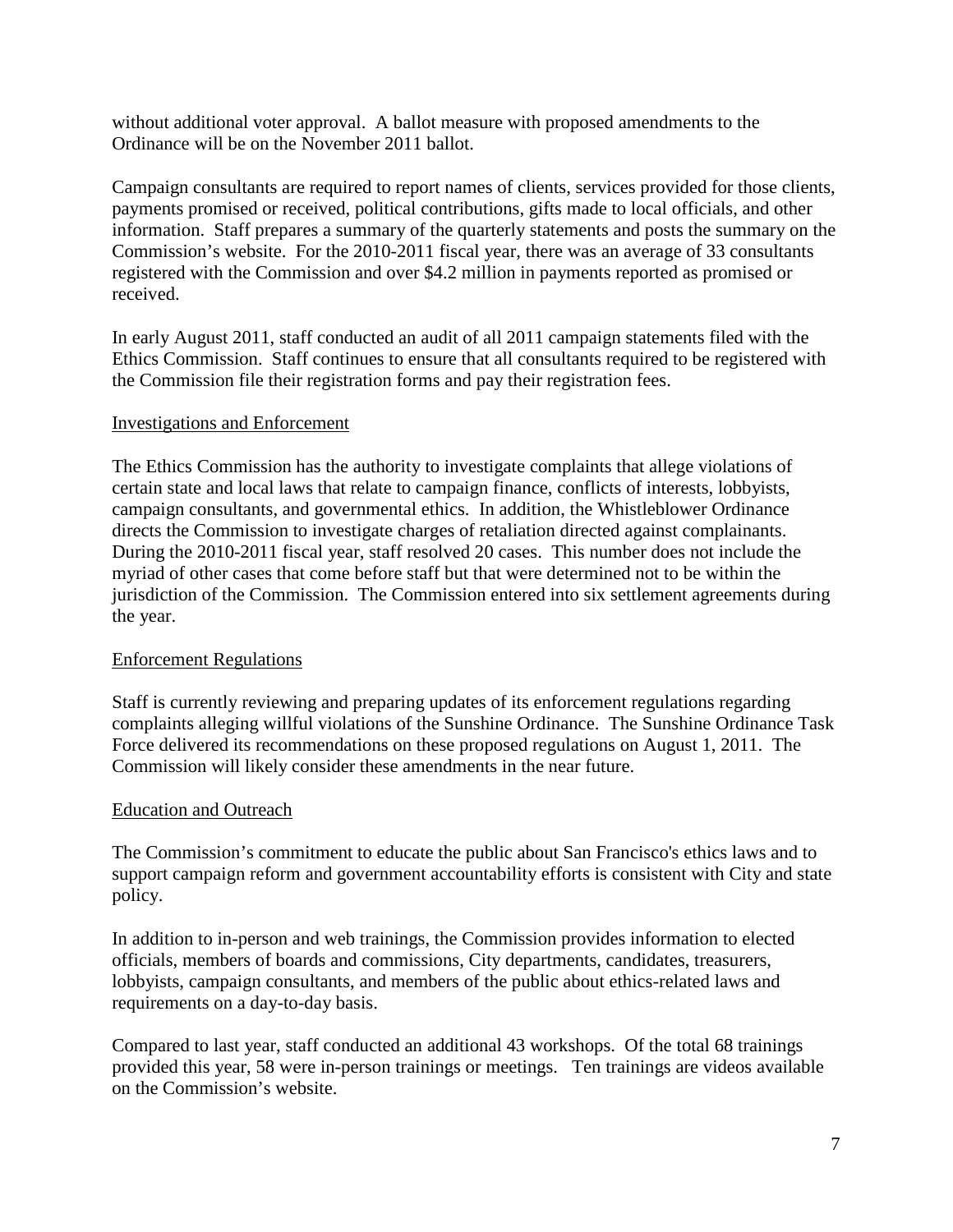Because the Educator/Outreach Coordinator continued to administer the Statements of Economic Interests, Sunshine Ordinance Declarations, and Certificates of Ethics Training, all timeconsuming tasks, resources were focused on producing online training videos that can be viewed anytime on the web. This year, the Commission posted web training videos that range from 26 minutes to 56 minutes each. The ten training videos on the web and in-person trainings have received positive feedback for their accessibility, usefulness, and ability to provide complex information in an approachable manner.

#### Advice and Opinions

The Commission is charged with interpreting and applying the conflict laws under its jurisdiction, requiring that it consider requests for waivers, which it routinely does, and that it issue formal and informal written advice on matters requiring interpretation.

Commission staff is available each workday to answer public inquiries about San Francisco ethics laws. During the course of the year, the number of inquiries runs into the hundreds. In the fiscal year, the Commission issued three informal advice letters, one relating to conflicts of interest, a second relating to the Lobbyist Ordinance, and a third relating to the Campaign Consultant Ordinance. All of the Commission's advice letters are available on its website.

### Electronic Advances

The Commission continued to expand its on-line services available to the public and aggressively pursue new technologies to enhance services despite significant budget constraints. The Commission renewed its contract with Netfile to maintain and enhance the Commission's campaign finance, Statement of Economic Interests, and lobbyist electronic filing systems. In FY 10-11, the electronic filing system processed over 2,000 campaign finance, Form 700, and lobbyist electronic filings, which were instantly made available to the public on the Commission's on-line database. In addition, the Commission scanned and made paper filings, including campaign consultant filings, available on-line.

During the winter, Commission staff actively worked with the Fair Political Practices Commission Chairman's Task Force to make recommendations to support paperless electronic filing statewide. In January 2011, the Commission enhanced its Interested Persons E-mail List to allow the public to sign-up on the Commission's web site and receive automated notices. A month later, the Commission launched an on-line payment system to pay fines, settlements, and registration fees by credit/debit card or e-check.

The Commission's web site remained a popular resource:

- Users visited the system 58,086 times during the year, a ten percent increase over FY 09-10; and
- There were 151,048 "pageviews" of the website, a nine percent increase over FY 09-10.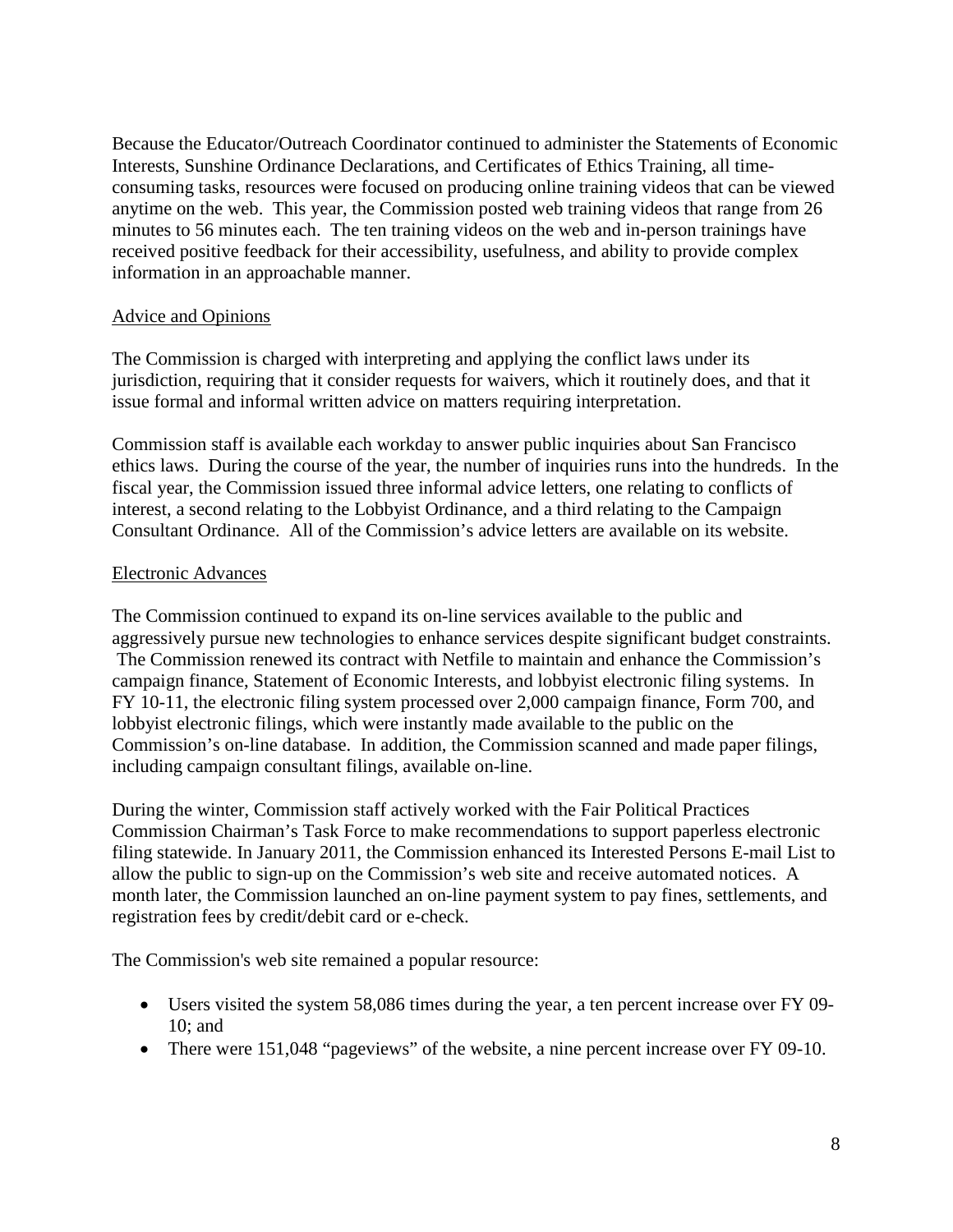The Commission also made use of a variety of social networks and on-line services to disseminate information to the public including:

- **Interested Persons E-mail List**: The public may subscribe to the Ethics Commission's Interested Persons E-mail List to obtain important notices, press releases and meeting agendas via e-mail;
- **Twitter**: Over 400 Twitter users receive news updates regarding the Commission's work on Twitter;
- **Facebook**: Over 250 Facebook users receive news updates regarding the Commission's work on Facebook;
- **YouTube:** Staff has developed trainings on video that members of the public and City staff can view from their office or home on the Commission's web site or YouTube channel;
- **Google Calendar**: A calendar is available on the Commission's web site to track important deadlines, interested persons meetings, training opportunities, events, and Commission meetings. The calendar can be viewed on the Commission's web site; or anyone may subscribe to the calendar and receive updates automatically from within his or her own calendar application or mobile phone;
- **RSS (Really Simple Syndication) Feeds**: Updates to the Commission's web site are published via RSS. Anyone may subscribe to all new postings to the web site, or to a variety of subtopics; and
- **Audio Recordings and iTunes**: Since June 2009, audio recordings of Commission meetings have been published on the web as a podcast and are accessible in the iTunes Podcast Directory. Audio recordings are usually posted to the Internet within 24-48 hours of the meeting. The public may subscribe to the podcast to receive notification when new recordings are available and listen to meetings on computers, mobile phones, and a variety of audio devices.

#### **POLICY RECOMMENDATIONS**

The Commission is charged with making policy recommendations on issues under its jurisdiction. The Commission endeavors to create new legislation that makes campaign finance and ethics laws and regulations more effective while being easier to comprehend and also works as a partner with the Board of Supervisors in effecting positive changes to the Administrative Code, the Campaign and Governmental Conduct Code and other statutes governing the City. Policy Priorities adopted for this year include:

1. Mayoral Public Financing Program – staff has to be ready for an intensified season of what is already a very busy program that is highly technical and difficult to administer. Additional complications may well result because of the Supreme Court's June 27, 2011 decision in *Arizona Free Enterprise Club's Freedom Club PAC, et al. v. Bennett*, which overturned Arizona's public financing program. This will perhaps entail swift and complicated changes to how the program is administered in mid-election.

2. Campaign Consultant Ordinance – once the Commission's proposal for the ballot is ratified, the Commission may no longer express any public opinion for or against the ballot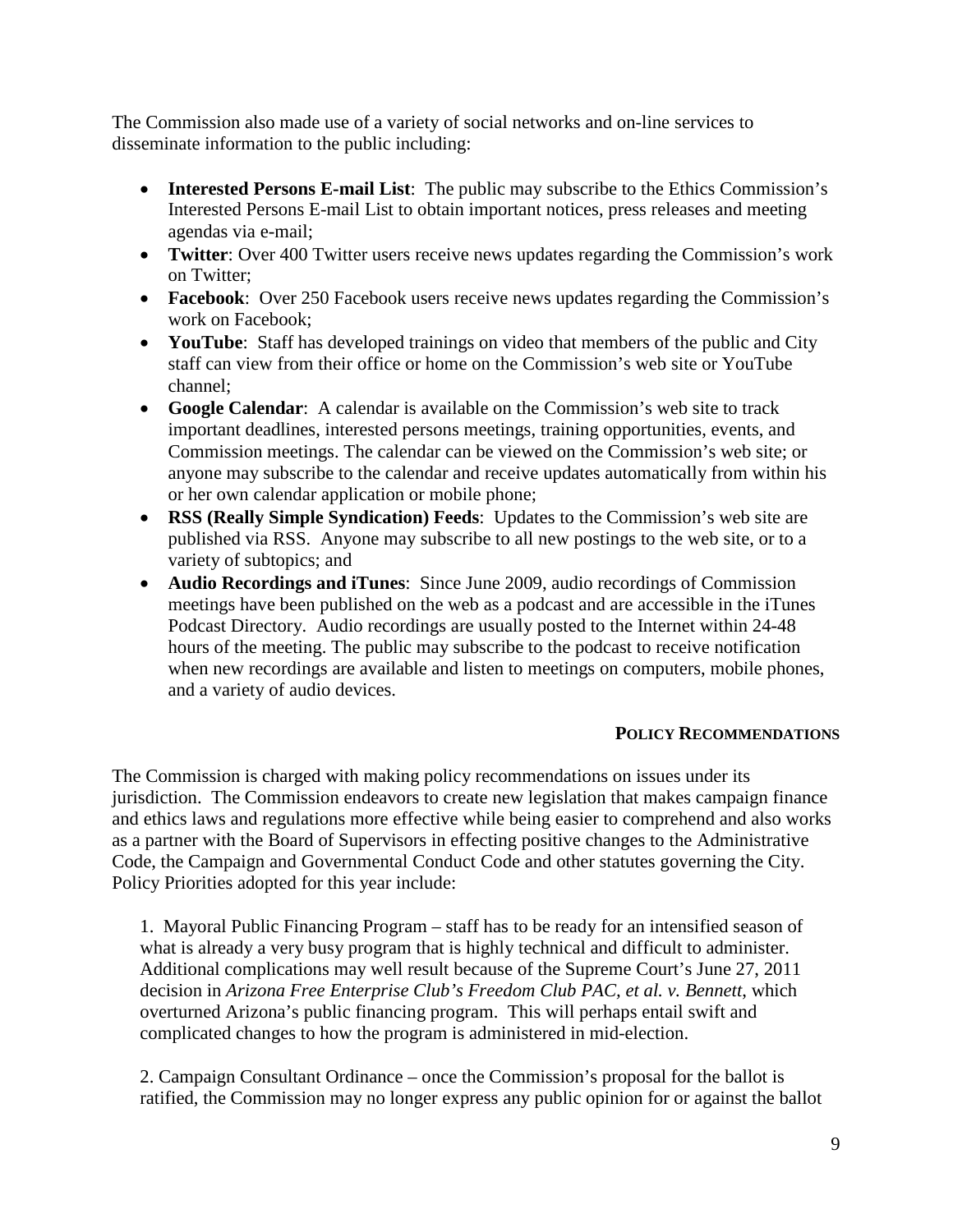measure; the measure must speak for itself. If it passes, the Commission will then need to adopt regulations to govern the program and staff will have to implement the new procedures, including the development of software to integrate the new program into our current Online Filing System. Should the measure fail, the Commission may opt to "return to the drawing board."

3. Staff building – in prior discussions, the Commission has acknowledged that unexpectedly high staff turnover made it necessary to allow time for staff-building. The long-term stability and capability of the staff requires that newer employees develop a deft understanding of the laws we oversee and a stable performance record that the Commission – and the public – can count on. It also requires that long-term staff feel supported and energized in their duties and that all staff reflect high morale and satisfaction in order to achieve maximum productivity.

4. Education and Outreach – the Commission has frequently restated its commitment to this area and conducted several discussions about it last year, essentially reaching the conclusion that work in this area is satisfactory but that it is also an ongoing priority.

The Commission never stops reviewing campaign finance laws and regulations, consistently performs research and outreach on conflict-of-interest issues, and is always mindful of the need for quality enforcement.

#### **AFFILIATIONS**

The Commission is a member of the Council on Governmental Ethics Laws (COGEL) but due to budget limitations no longer attends the annual convention.

#### **BUDGET**

The Commission's annual approved budget totals are as follows:  $FXO4 = 05 = 157,000$ 

| FY 94 – 95   | UUU.\CI                                   |
|--------------|-------------------------------------------|
| FY 95 - 96   | 261,000                                   |
| FY 96 - 97   | 313,274                                   |
| FY 97 - 98   | 394,184                                   |
| FY 98 - 99   | 475,646                                   |
| FY 99 - 00   | 610,931                                   |
| $FY$ 00 - 01 | 727,787                                   |
| $FY$ 01 - 02 | 877,740                                   |
| FY 02 - 03   | 1,156,295                                 |
| FY 03 - 04   | 909,518                                   |
| $FY$ 04 - 05 | 1,052,389                                 |
| $FY$ 05 - 06 | 1,382,441                                 |
| FY 06 - 07   | 8,416,109* (1,711,835 non-grant funding)  |
| FY 07 - 08   | 3,592,078 (2,261,877 non-grant funding)   |
| FY 08 - 09   | 5,453,874 (2,241,818 non-grant funding)   |
| FY 09 - 10   | 6,011,566 (2,283,368 non-grant funding)   |
| FY 10 - 11   | 4,177,819 (2,201,325 non-grant funding)** |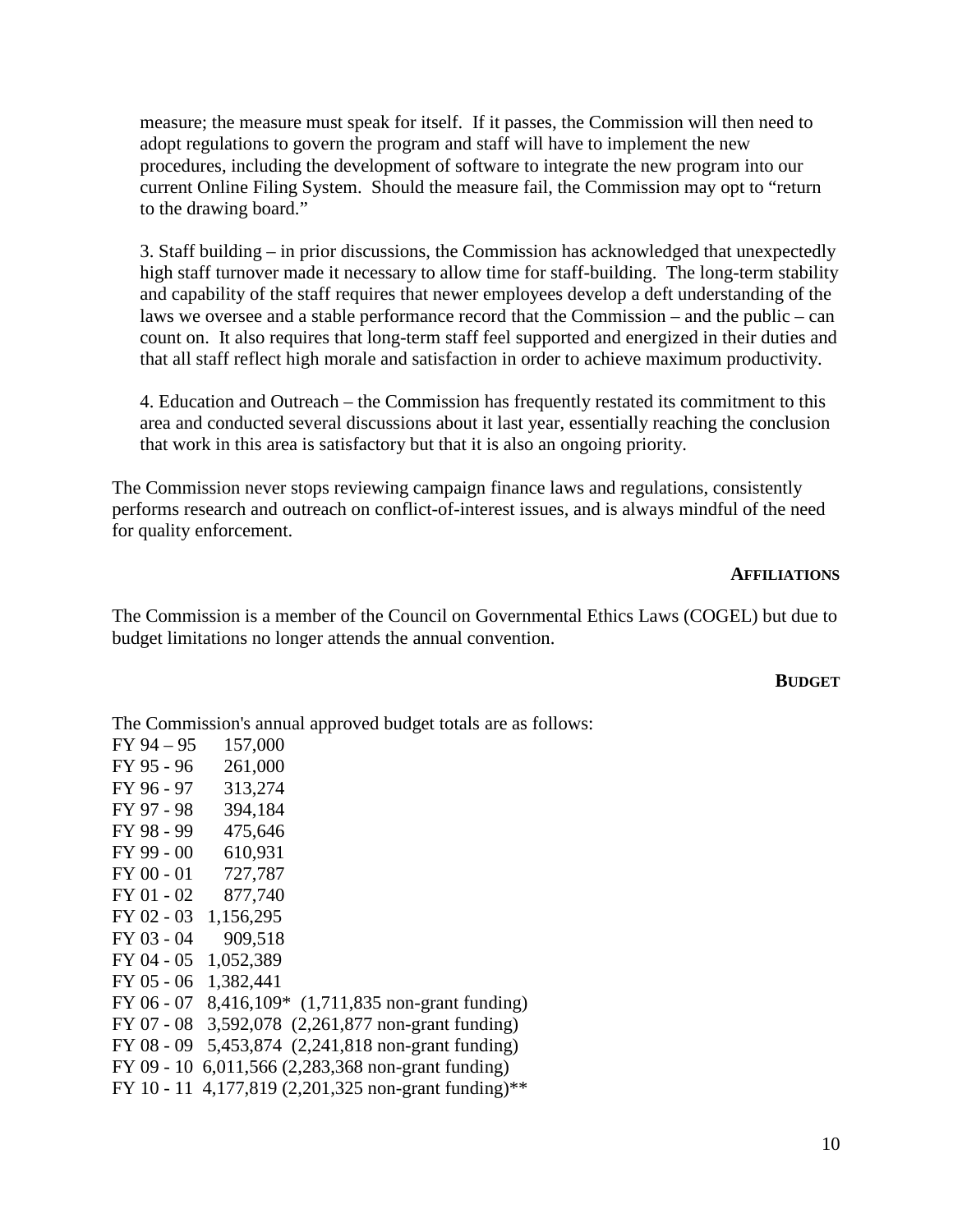\*Includes 6,704,274 front-loaded funding for Mayoral Election Campaign Fund \*\*Agencies Citywide absorbed across-the-board budget cuts.

#### **MEMBERSHIP AND ADMINISTRATION**

Commission membership was as follows:

| Commissioner                       | Appointed By                | Dates of Service                      |
|------------------------------------|-----------------------------|---------------------------------------|
| Jamienne S. Studley                | City Attorney               | 1-2007 to 2-2008<br>2-2008 to 2-2014  |
| Eileen Hansen<br>Dorothy S. Liu    | <b>Board of Supervisors</b> | 2-2005 to 4-2011<br>4-2011 to 2-2017  |
| Susan J. Harriman<br>Beverly Hayon | Mayor                       | 3-2006 to 11-2010<br>1-2011 to 2-2012 |
| Charles L. Ward                    | <b>District Attorney</b>    | 7-2006 to 2-2007<br>2-2007 to 2-2013  |
| Benedict Y. Hur                    | Assessor-Recorder           | 3-2010 to 2-2016                      |

Commissioner Ben Hur was elected to serve as Chair at the February 14, 2011 meeting and Commissioner Jamienne Studley was elected as Vice-Chair.

The Ethics Commission had a staff of 17, supported by interns throughout the year. Staff included Executive Director John St. Croix; Deputy Executive Director Mabel Ng; Assistant Deputy Director Shaista Shaikh; Auditors John Chan, Angeles Huang, and Amy Li; Public Finance Clerk Marvin Ford; Office Manager Jen Taloa; Campaign Finance Officer Jarrod Flores; Fines Collection Officer Ernestine Braxton; Campaign Finance Assistants Teresa Shew and Connie Ward; Chief Enforcement Officer Richard Mo; Assistant Investigators Garrett Chatfield and Catherine Argumedo; IT Officer Steven Massey; and Education and Outreach Coordinator Judy Chang. In addition to the above, the Commission had the privilege of working with the following interns: Rose Chan, a graduate of the USF School of Law; Johnny Hosey, a graduate of San Francisco State University; Dakotta Alex, a student at the Graduate Theological Union/UC Berkeley; and Perry Wong, an undergraduate at New York University.

#### **FUTURE INITIATIVES**

The Commission will continue to fulfill its mandated duties in the forthcoming years, with a particular focus on achieving the following priority objectives:

• The Commission is dedicated to increasing public confidence in its mission and to delivering fairness both in its actions and the perception of its actions.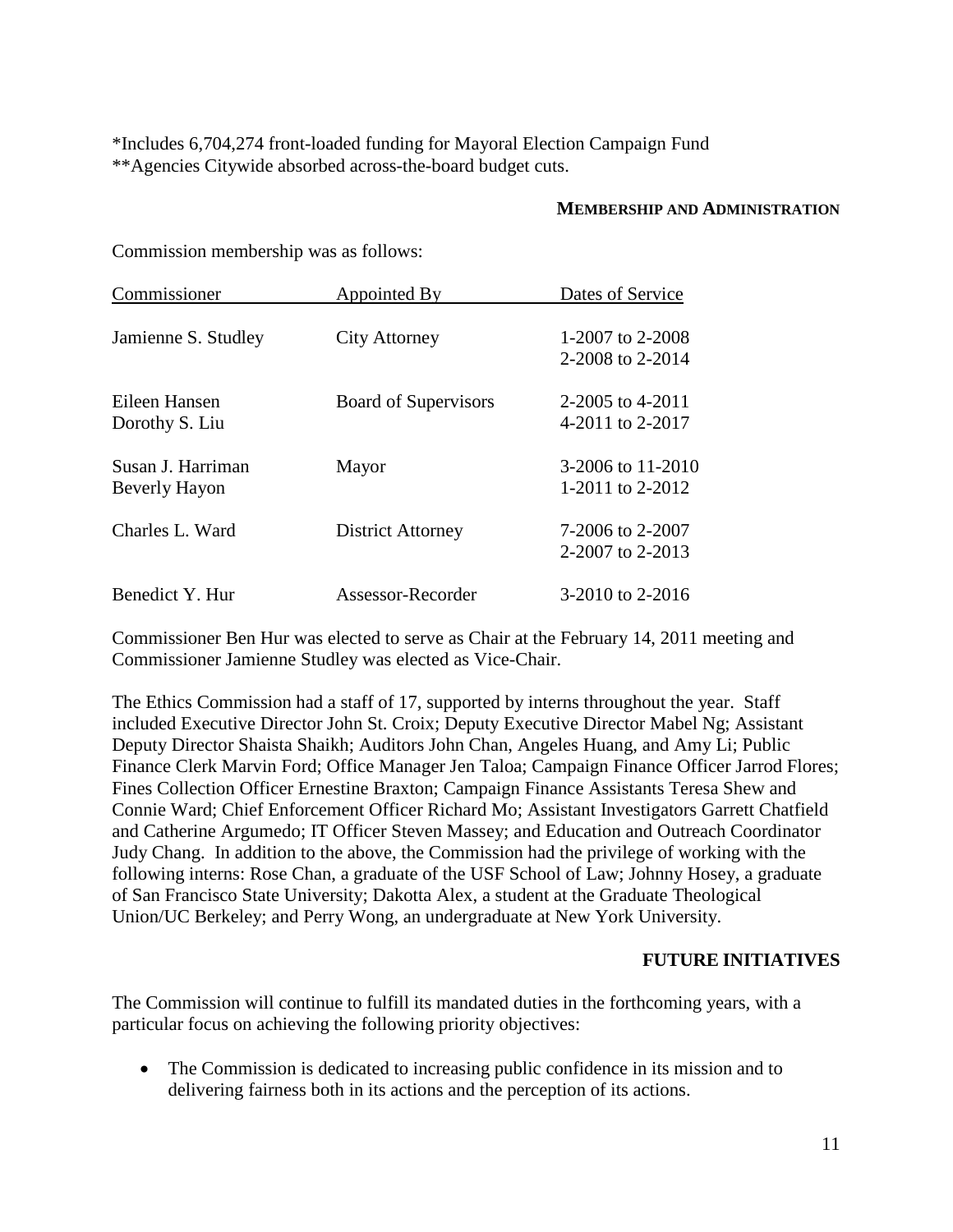- The Commission will actively demonstrate its commitment to the education of the public, the regulated community, the City's leadership body and the employees of the City and County through continued educational forums, seminars, on-line tutorials and other outreach mechanisms in order to strengthen both the understanding of and adherence to the laws under the Commission's jurisdiction.
- The Commission will continue the ongoing process of reviewing, updating and renewing the Campaign Finance Reform Ordinance in order to keep pace with changes in policy, technology, civic needs and campaign modernization.
- The Commission will expand its communications and improve its relations with the general public and work to ensure that there is general understanding in the community about the Commission's work, mission and decision-making processes.
- The Commission will work continually to expand the scope of its enforcement and investigation activity, to analyze the needs and accomplishments in this area and to make productive use of staff and other resources.
- The Commission will place new emphasis on resolving conflicts of interest and also the appearance of conflicts of interest by City agencies, officials, department heads and candidates and campaigns through both the education and investigations processes.
- The Commission will continue to conduct reviews of the Lobbyist Ordinance and draft regulations related to the Campaign Consultant program in order to seek improved disclosure and reporting requirements.
- The Commission will continue to work with various City departments, boards and commissions to inform members and employees of the various ethics rules that govern them. The Commission and staff will take advantage of training, education and other opportunities that will help advance their capabilities.
- The Commission will endeavor to provide timely and comprehensible advice.
- The Commission will work to secure sufficient budget resources to meet its mandates.
- The Commission will continue to monitor the application of laws within its jurisdiction and will continue to propose amendments and regulations as appropriate.

Respectfully Submitted,

John St. Croix, Executive Director

\_\_\_\_\_\_\_\_\_\_\_\_\_\_\_\_\_\_\_\_\_\_\_\_\_\_\_\_\_\_\_\_\_\_\_\_\_